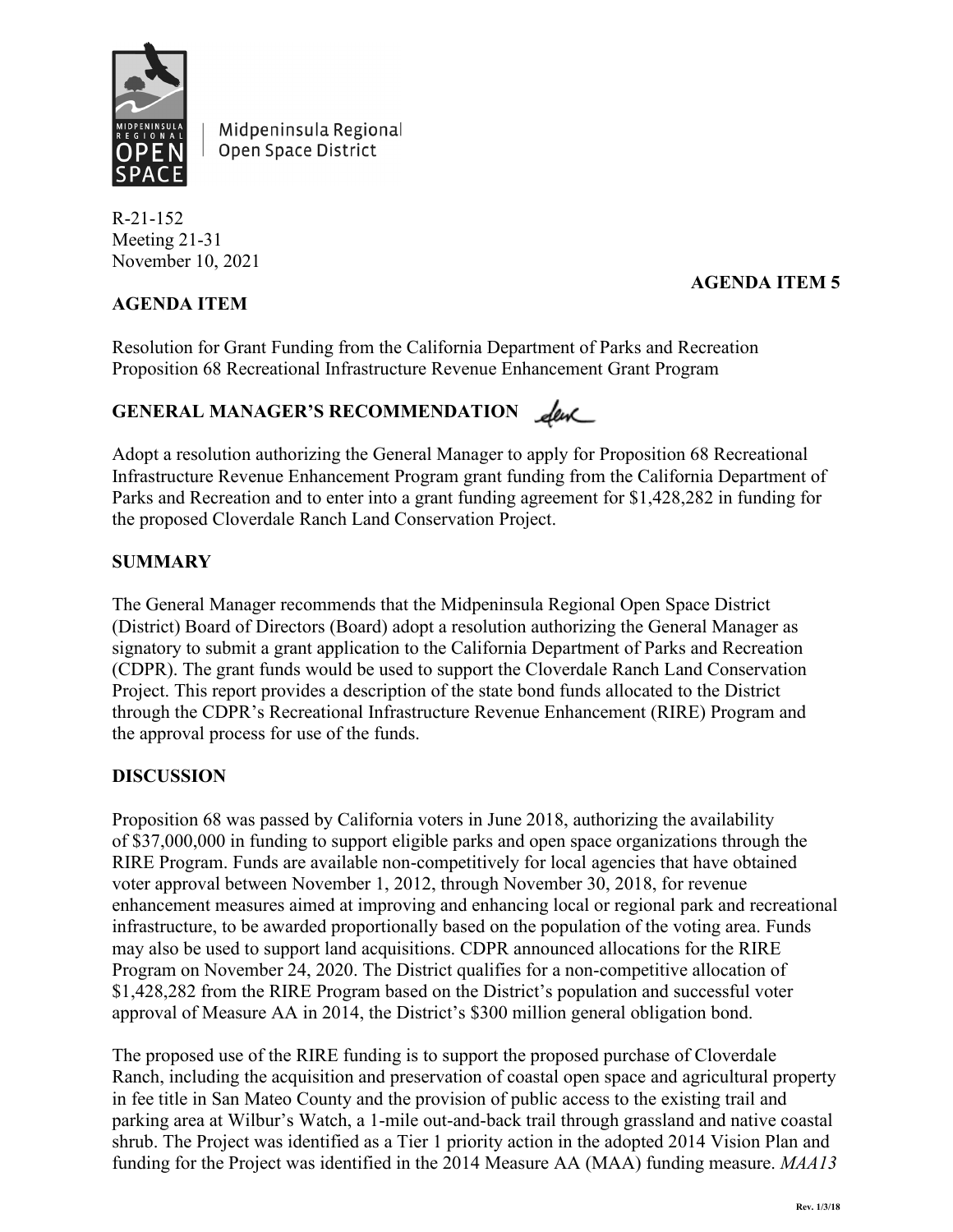*Cloverdale Ranch – Pursue Land Conservation Opportunities* was added as a new project to District's Measure AA 5-Year Projects for FY19 through FY23 in June 2018.

District staff have provided the Board with annual Cloverdale Ranch project status memorandums in [December 2019,](https://www.openspace.org/sites/default/files/20191211_FYI_Cloverdale.pdf) [December 2020,](https://www.openspace.org/sites/default/files/20201209_FYI_Cloverdale.pdf) and on [November 10, 2021.](https://www.openspace.org/sites/default/files/20211110_FYI_CloverdaleExistingConditions.pdf) Staff anticipate bringing a recommendation to the Board by early 2023 for consideration of the acquisition of Cloverdale Ranch from the Peninsula Open Space Trust with a proposed close of escrow in March 2023.

CDPR requires an application for use of RIRE funding to be submitted no later than December 31, 2021. RIRE funds are available for use upon CDPR approval following execution of a grant funding agreement and must be expended by December 31, 2023, for final reimbursement requests to be submitted no later than March 31, 2024. Public access to the project must be made available within three years of the final grant payment. CDPR staff have confirmed that the District may satisfy the RIRE funding public access requirement by providing the public with access to the existing Wilbur's Watch trail and parking area. As a part of the RIRE application, CDPR requires a resolution from the Board. The resolution (Attachment 1) authorizes the General Manager or her designee to sign the application to CDPR for RIRE funding and to execute a grant agreement(s) for the funds.

### **FISCAL IMPACT**

Upon review and approval by CDPR, this funding opportunity would have a positive impact of up to \$1,428,282.

### **BOARD AND COMMITTEE REVIEW**

This report was not previously reviewed by the Board or a committee.

### **PUBLIC NOTICE**

Public notice was provided as required by the Brown Act.

### **CEQA COMPLIANCE**

Submitting grant applications to secure funding is not subject to the California Environmental Quality Act (CEQA). The RIRE Program requires that grantees comply with CEQA and certify that the CEQA analysis for any project encompasses all aspects of the work to be completed with grant funds.

### **NEXT STEPS**

If approved by the Board, District staff would complete the RIRE grant application and the General Manager would submit the application to CDPR for consideration by late November 2021. Upon review and approval by CDPR, District staff would work with CDPR staff to develop a grant agreement for grant funding and the General Manager would execute the agreement.